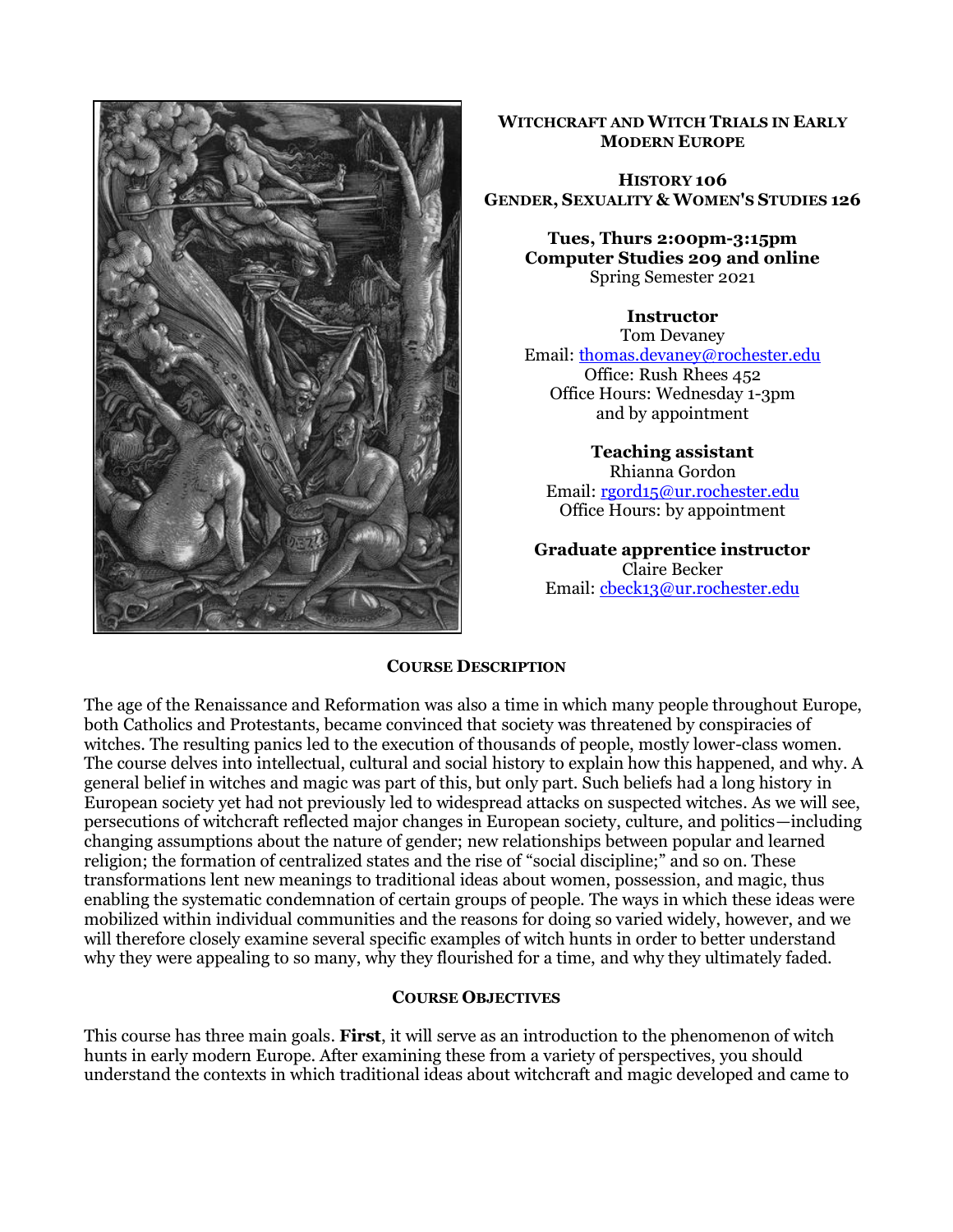be widely used in the sixteenth and seventeenth centuries, the nature of the hunts and the trials, and the major historical debates about witch hunts.

**Second**, this course will introduce you to the practice of history. In lectures, you will encounter some of the ways in which historians think about the past. In class discussion and in writing assignments, especially the case study, you will have the opportunity to explore primary sources (i.e., original texts) from early modern Europe. By the end of the semester, you should have an understanding of how to analyze primary sources and connect them to the larger interpretive frameworks of historical scholarship.

**Finally**, this course will develop writing and critical thinking skills. In the writing component of our class, we will stress the idea that a good paper involves reading critically, developing interesting and coherent ideas, and then conveying those ideas to the reader effectively. By engaging with a variety of primary sources, you will be challenged to draw and defend meaningful comparisons between different localities and moments in time and to ultimately relate historical knowledge to contemporary issues.

#### **GENERAL COURSE INFORMATION**

Due to the current circumstances, this is a hybrid course. This means several things. First, those who either prefer or need to take the course entirely online are able to do so – please do let me know if this is your intent. Second, the maximum socially-distanced capacity for the room is 21, and there are currently far more students than this enrolled. It is likely, then, that we will have to divide into groups in which students attend in person on some days and join online on others. How this will work in practice will depend on final enrollment and on the number of students completely online. Further details will be forthcoming. When you are not attending in person, I expect that you will join the class via zoom unless circumstances (such as time zone) preclude this. All class sessions will be recorded on Zoom.

#### **PRACTICAL DETAILS**

*Technical requirements:* I have designed this course to not require much in the way of specialized software. You will, however, need a computer, webcam, and stable internet connection in order to be able to participate in Zoom meetings, download and watch recorded lectures (via Panoptico links), and access readings and other course materials. If you can, please try to minimize internet usage in your household during these sessions in order to maximize bandwidth for lecture and camera.

*Course Website:* Much of our work will be coordinated through the course's Blackboard site. Please check this regularly.

*Communication:* Please come speak with me if you have any questions or concerns about the class. I can be more understanding of your needs if you bring them to my attention before they become a serious problem. Please contact me to schedule a time for us to discuss via Zoom. You may also communicate with me by e-mail.

*Attendance:* Attendance at all class meetings, either in person or via zoom, is expected. However, if personal circumstances (such as being in another time zone) make this impossible, please see me regarding opportunities for asynchronous work. If at all possible, please have your video turned on during these sessions. It is fine to use a virtual background. If you must miss one of these sessions for an unavoidable reason, please let me know in advance.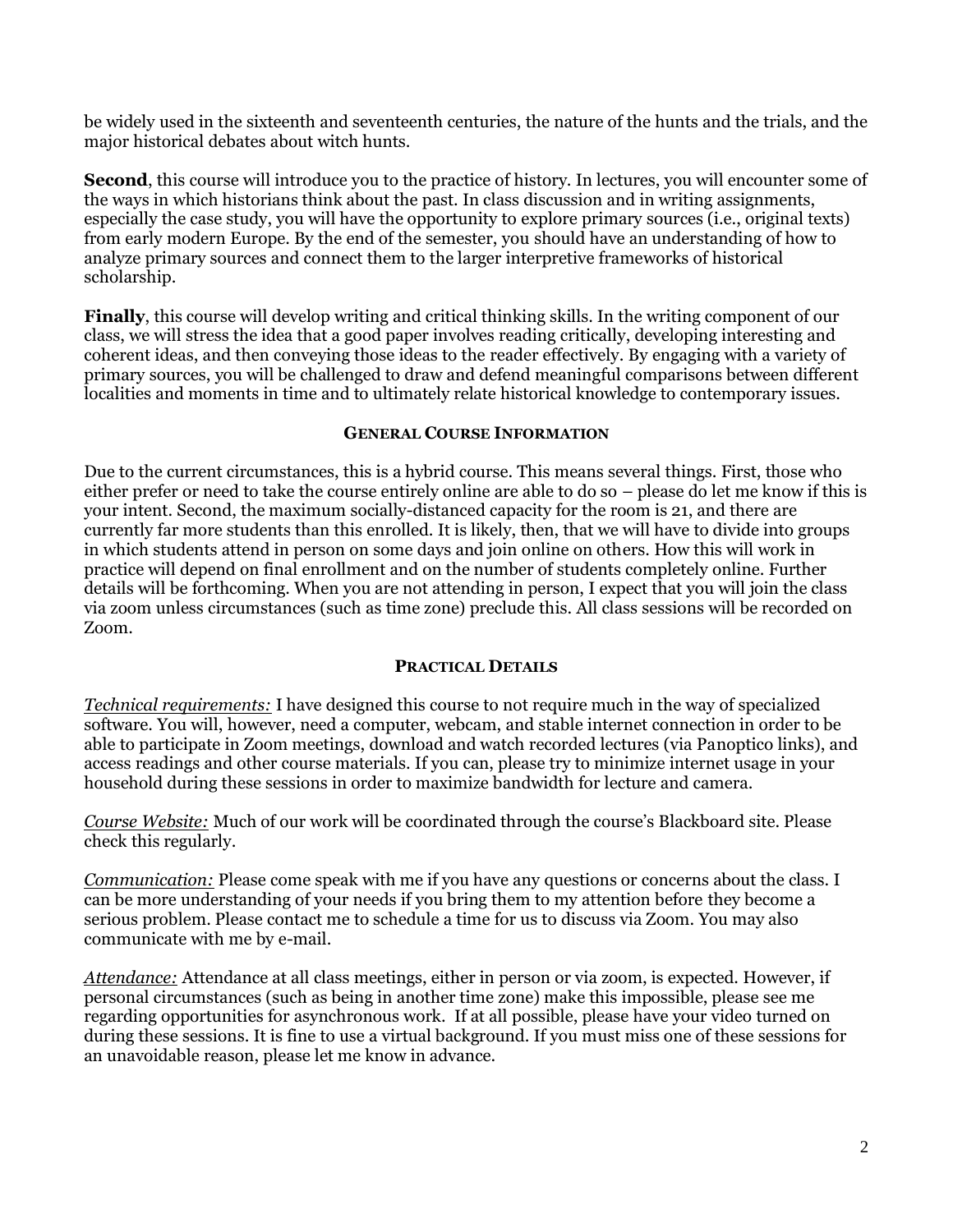*Recording of class meetings:* It is University policy that all of our Zoom sessions be recorded, so that students can access them as needed. I will delete all of these recordings at the end of the course.

*Credit hours:* The College's credit hour policy on undergraduate courses is to award 4 credit hours for courses that meet for the equivalent of 3 periods of 50 minutes each week. Students enrolled in HIST 106/GSWS 126 are expected to devote at least additional one hour each week to closely examining the readings, reading the recommended articles, and/or researching in depth their topics for the final paper.

### **ACCOMMODATION AND SUPPORT**

*Accommodations:* I encourage you to talk with me about any concern or situation that affects your ability to complete your academic work successfully. Students requiring accommodations should contact the Center for Excellence in Teaching and Learning, 1-154 Dewey Hall, 585-275-9049. You can learn more about the process at: [www.rochester.edu/college/cetl/undergraduate/disability.](http://www.rochester.edu/college/cetl/undergraduate/disability)

*Academic Honesty:* All assignments and activities associated with this course must be performed in accordance with the University of Rochester's Academic Honesty Policy. More information is available at: [www.rochester.edu/college/honesty/.](http://www.rochester.edu/college/honesty/) You are encouraged to discuss course readings and assignments with your fellow students. However, all written work must be done independently and not in collaboration with another.

*Writing Help:* We will discuss each writing assignment in detail. I am also always willing to talk about writing assignments individually: to help you plan an essay, work through the process, or go over a past paper. Another very useful resource is the U of R Writing and Speaking Center, which is dedicated to helping writers at all skill levels to improve. You can schedule an online appointment with a writing tutor at [https://writing.rochester.edu/tutoring/virtual-tutoring.html.](https://writing.rochester.edu/tutoring/virtual-tutoring.html)

#### **READINGS**

The course texts (listed below) are available for purchase at the bookstore or online. We will also read a number of other texts not on this list. These will be available on the Blackboard site. Our discussions in class will focus on these readings. You should approach them critically; that is, by considering the different historical contexts in which each source was written, the social identity (including gender) of both the author and the people s/he writes about, and the author's purposes in writing. Finally, I've included a few articles as 'recommended' readings. As this implies, they are not required. They address witchcraft and witch trials in Scandinavia and especially Finland, places in which the stereotypical pattern of witch trials occurred rarely. As such, these articles offer a counterpoint to research that focuses on the 'central' areas of Europe in the period.

- *Witchcraft in Europe, 400-1700*, eds. Alan Charles Kors and Edward Peters, 2<sup>nd</sup> edition (Philadelphia, 2000) (ISBN 9780812217513) (**= KP**)
- Darren Oldridge, ed., *The Witchcraft Reader* (Routledge, 2002) (ISBN 9780415415651) (**=WR**)
- Peter Morton, ed., *The Trial of Tempel Anneke: Records of a Witchcraft Trial in Brunswick, Germany, 1663*, 2nd edition (Toronto, 2017). (ISBN 9781442634879)
- James Sharpe, *The Bewitching of Anne Gunter: A Horrible and True Story of Deception, Witchcraft, Murder, and the King of England* (Routledge, 2000). (ISBN 9780415926928)
- Wolfgang Behringer, *Shaman of Oberstdorf: Chonrad Stoeckhlin and the Phantoms of the Night* (Virginia, 1998). (ISBN 0813918537)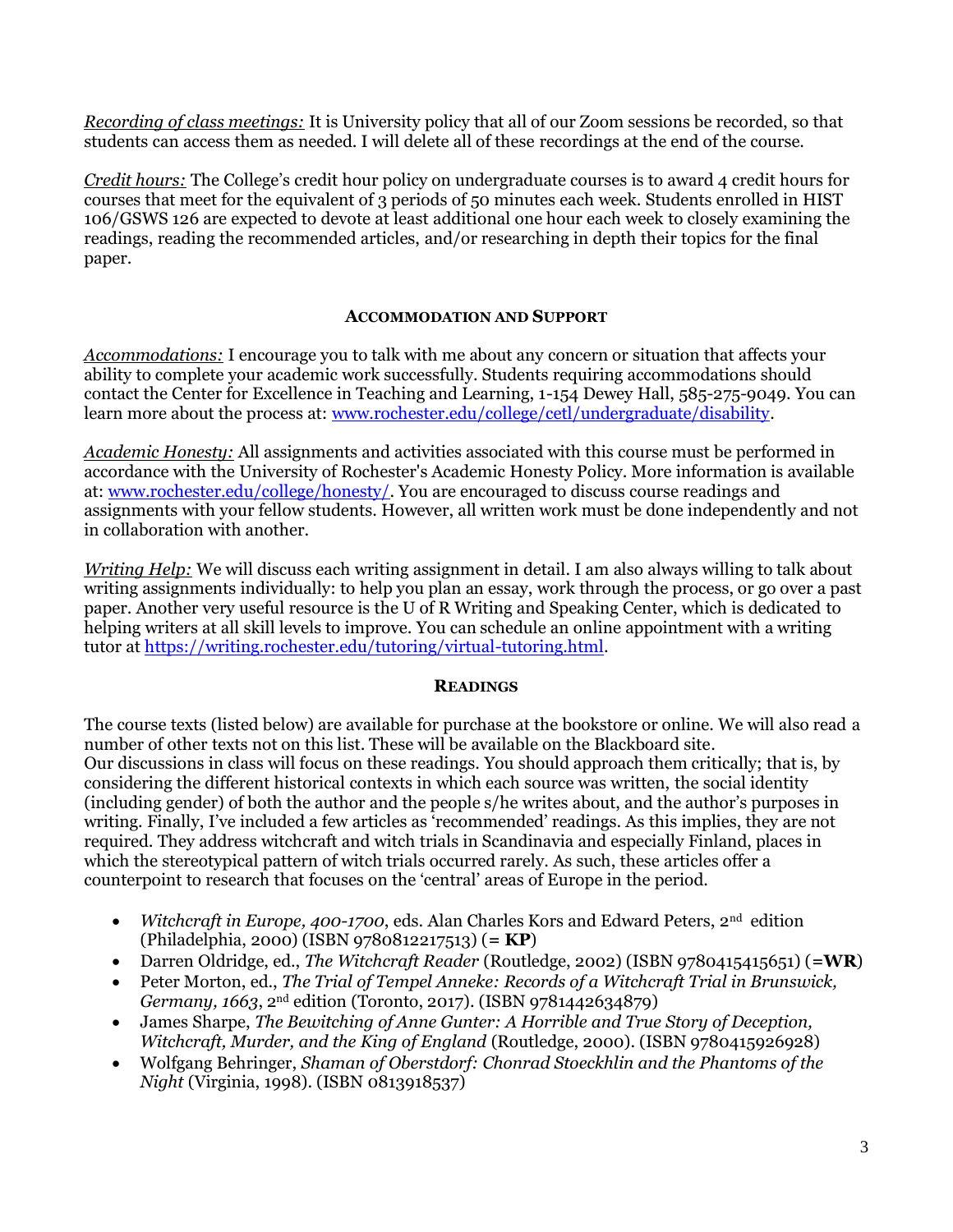#### **ASSIGNMENTS**

The writing component of this course consists of two short papers (5-6 double-spaced pages) and one longer (10-12 double-spaced pages) analysis of a particular case.

**Short Papers:** These will each consist of an analysis of a text (or group of texts) that we have already read and discussed with an emphasis on developing an argument and demonstrating your ability to read, think, and write clearly. For each paper, I will post of list of possible topics in advance.

*Case Study***:** You will also write a case study, focusing on a particular witch trial or witch hunt or primary source about witchcraft of your choice. The goal is to set your example in the context of the wider phenomenon of fears about witchcraft. Among the questions you might ask, therefore, are: what broad social, cultural, political, and economic trends influenced events in your example? What local concerns were addressed? Who was responsible for accusing witches? For judging and sentencing them? What sets of ideas or discourses about witches were brought to bear and by whom? What were the effects of witch trials on the community? How were the trials remembered? To address these questions, you will need to pay close attention to your sources: who's writing them, why, for what audience? We will discuss the specifics of this project in class during the semester, but I recommend that you begin thinking about possible cases as early as possible. At the end of this syllabus are some starting points for your research. Prior to submitting the final paper, you need to develop an annotated bibliography for your topic and present your hypotheses and initial findings in a brief (1-2 page) project proposal.

*Class Participation***:** You should come to class, whether in person or via Zoom, having read the assigned texts and prepared to discuss them. Simple attendance is not enough; there is no such thing as passive participation. I expect and encourage a diversity of perspectives, as well as honest and respectful disagreement. If you are having difficulties speaking up in class, please come see me and we will develop some strategies together. We will be splitting into two discussion sections for this course; you will be informed of your assigned group on the first day of class.

*What does effective class participation look like?* In terms of the class participation grade, the following rubric roughly outlines my expectations:

| A:      | regular class attendance, always fully prepared (= having completed <i>and</i> thought about |
|---------|----------------------------------------------------------------------------------------------|
|         | the readings), regularly contributes positive, thoughtful comments                           |
| B:      | regular class attendance, usually prepared, makes a sincere effort to contribute often       |
| $C/D$ : | several absences, inconsistent preparation, occasional contributions to discussion           |
| F:      | many absences, usually unprepared, vague or rare contributions                               |

#### **GRADING**

| Participation and attendance: | 30%                                        |
|-------------------------------|--------------------------------------------|
| Short papers                  | 30% (15% each)                             |
| Case Study:                   | 40% (paper 30%, proposal/bibliography 10%) |

#### **SCHEDULE OF MEETINGS AND READINGS**

**Feb 2 (Tues):** Introduction – to the course, to each other.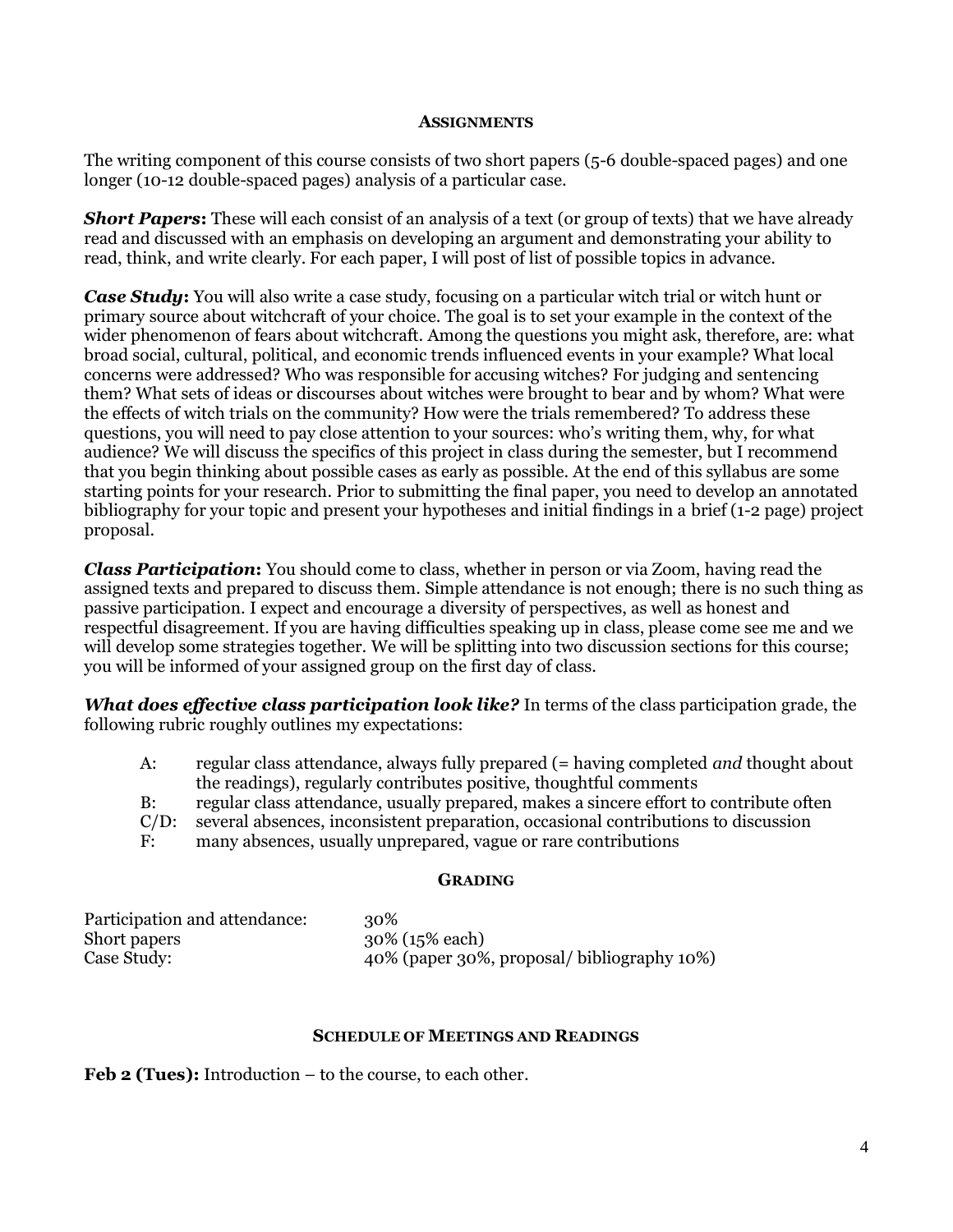## *The Medieval Background*

**Feb 4 (Thurs)**: Magic in the Christian Tradition

*Readings*:

• Augustine, *On Christian Teaching*; Caesarius of Arles, "Sermon 54;" Isidore of Seville, *Etymologies* (KP, pp. 41-54)

**Feb 9 (Tues)**: Witchcraft and the medieval Church

### *Readings*:

- Regino of Prüm, *Canon episcopi*; Burchard of Worms, *Corrector, sive Medicus*; William of Malmesbury, *The Sorceress of Berkeley*; Gratian, *Decretum*; John of Salisbury, *Policraticus*; Ralph of Coggeshall, *The Heretics of Rheims*; Jacobus de Voragine, "Life of Saint Justina" (KP, pp. 60-67, 70-86)
- Darren Oldridge, "Medieval Origins;" Norman Cohn, "The Demonization of Medieval Heretics" (WR, pp. 19-22 and 31-36)

*Recommended:*

• Stephen A Mitchell, "Magic and Witchcraft in Daily Life," in *Witchcraft and Magic in the Nordic Middle Ages* (University of Pennsylvania Press: Philadelphia, PA, 2011), pp. 41-73 **(on blackboard)**

**Feb 11 (Thurs)**: Witchcraft and the medieval Church

*Readings*:

- Thomas Aquinas, *Summa theologiae* and *Quodlibet*; Gregory IX, *Vox in Rama*; John XXII, "Sorcery and the Inquisitors;" Nicolau Eymeric, *Directorium inquisitorum*; Bernardino of Siena, "Against Women Sorcerers" (KP, pp. 96-104; 114-116; 119-127; 133-137) (and look at the images on pp. 139-148)
- Stuart Clark, "Inversion, Misrule and the Meaning of Witchcraft" (WR, pp. 120-130)

**Feb 16 (Tues)**: The Renaissance and the Beginnings of the Witch 'Craze'

*Readings*:

- Eugenius IV, "Two letters;" Johannes Nider, *Formicarius*; *Errores Gazariorum*; Martin Le Franc, *The Defender of Ladies*; Innocent VIII, *Summis desiderantes affectibus* (KP, pp. 153-162; 166-169; 177-180)
- Desiderius Erasmus, "A Terrible Case of Sorcery in Orléans;" Johann Geiler von Kayersberg, *Die Emeis*; Pico della Mirandola, *Strix* (KP, pp. 231-245)

**Feb 18 (Thurs)**: The Hammer of Witches

*Readings*:

- Heinrich Kramer and Jacob Sprenger, *Malleus Maleficarum* (KP, pp. 180-229)
- Hans Peter Broedel, "The *Malleus Maleficiarum* and the Construction of Witchcraft (WR, pp. 43-47)

*Recommended:*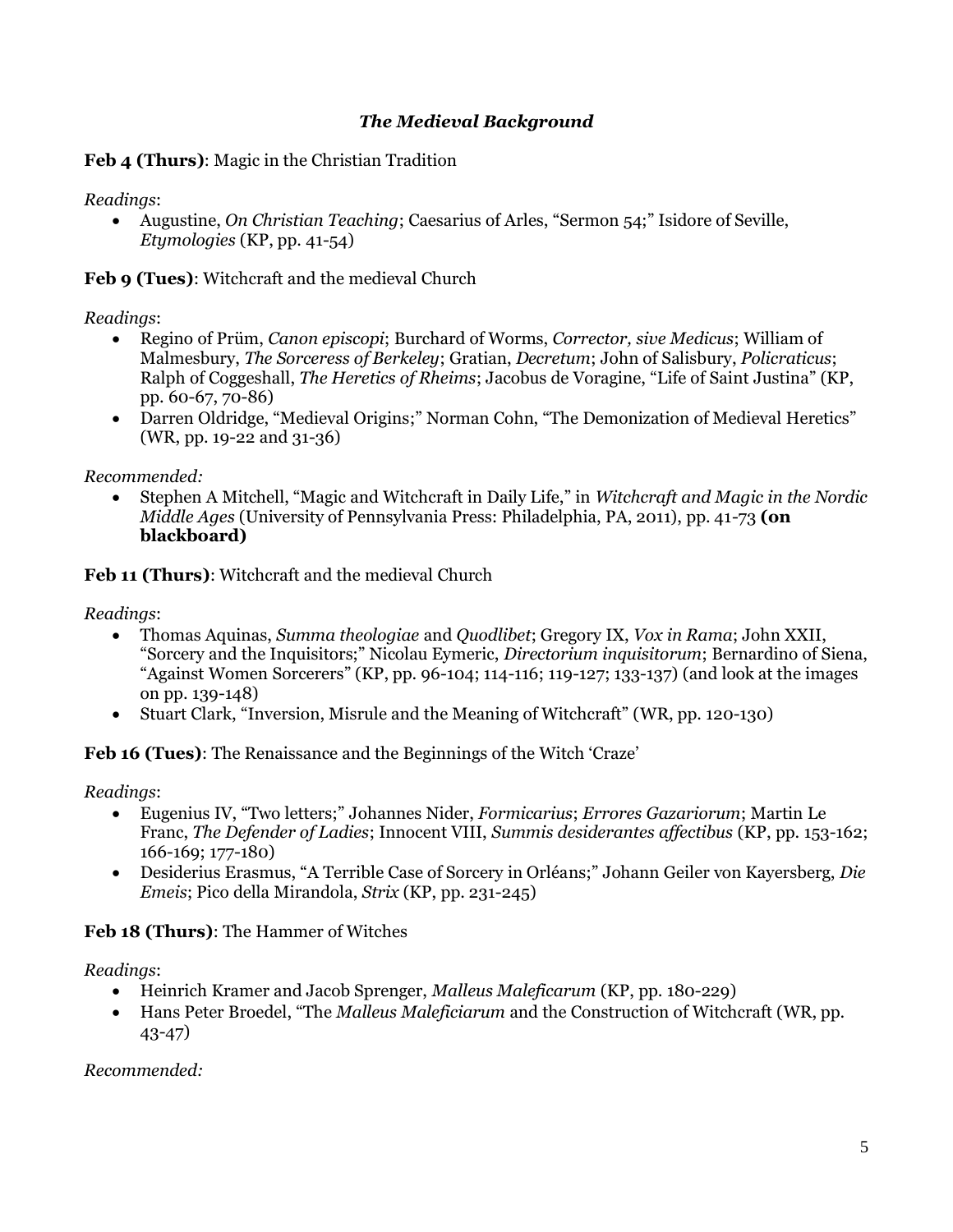• Katja Fält, "Women and Demons in the Late Medieval Wall Paintings in the Church of Espoo (Finland)," *Mirator* 18 (2017): 1-35 **(on blackboard)**

## *The Witch Craze*

**Feb 23 (Tues)**: Witchcraft and the Reformation

*Readings*:

- Martin Luther, "The Two Kinds of Sorcery;" John Calvin, "Sermon on Deuteronomy:" Martín de Castañega, *Tratato muy sotil y bien fundado*; Johann Weyer, *De praestigiis daemonum* (KP, pp. 261-270; 273-289)
- Stuart Clark, "Protestant Witchcraft, Catholic Witchcraft;" Alison Rowlands, "A Lutheran Response to Witchcraft and Magic;" Gary K. Waite, "Anabaptists and the Devil" (WR, pp. 136- 164)

### **Feb 25 (Thurs)**: Magic, the Family, and the Village

*Readings*:

- Darren Oldridge, "Witchcraft, Magic, and Fear;" Joyce Miller, "Witches and Charmers in Scotland" (WR, pp. 49-52, and 64-68)
- Keith Thomas, *Religion and the Decline of Magic* (New York, 1971), pp. 3-26 (**on blackboard**)
- "Confessions of the Chelmsford Witches;" "The Trial of Marie Cornu" (KP, pp. 302-308; 345- 348)

**Mar 2 (Tues)**: Folklore, the Sabbath, and the Old Religion

*Readings*:

- Margaret Murray, *The Witch-Cult in Western Europe* (Oxford, 1921), pp. 9-18 (**on blackboard**)
- Darren Oldridge, "The Idea of a Witch Cult;" Jacqueline Simpson, Margaret Murray's Witch Cult;" H.C. Erik Midelfort, "Heartland of the Witch Craze;" Gustav Henningsen, "From Dream Cult to Witches' Sabbath;" Éva Pócs, "The Alternative World of the Witches' Sabbath;" Virginia Krause, "Witchcraft Confessions and Demonology" (WR, pp. 87-119, and 305-310)

### **Mar 4 (Thurs):** Law, witchcraft, and the early modern state **(Short paper #1 due at 8pm via BlackBoard)**

#### *Readings:*

- Jean Bodin, *On the Demon-Mania of Witches*; Nicholas Rémy, *Demonolatry*; "The Prosecutions at Bamberg" (KP, pp. 290-302; 322-329; 348-353)
- Darren Oldridge, "Witchcraft and Authority;" Christina Larner, "The Crime of Witchcraft in Europe;" Gerhild Scholz Williams, "Pierre de Lancre and the Basque Witch-Hunt;" Brian P. Levack, "State-Building and Witch-Hunting in Early Modern Europe;" William Monter, "Witchcraft, Confessionalism and Authority" (WR, pp. 165-204)

# *Explaining the Witch Craze: Why Did It Happen?*

**Mar 9 (Tues)**: Was it the weather?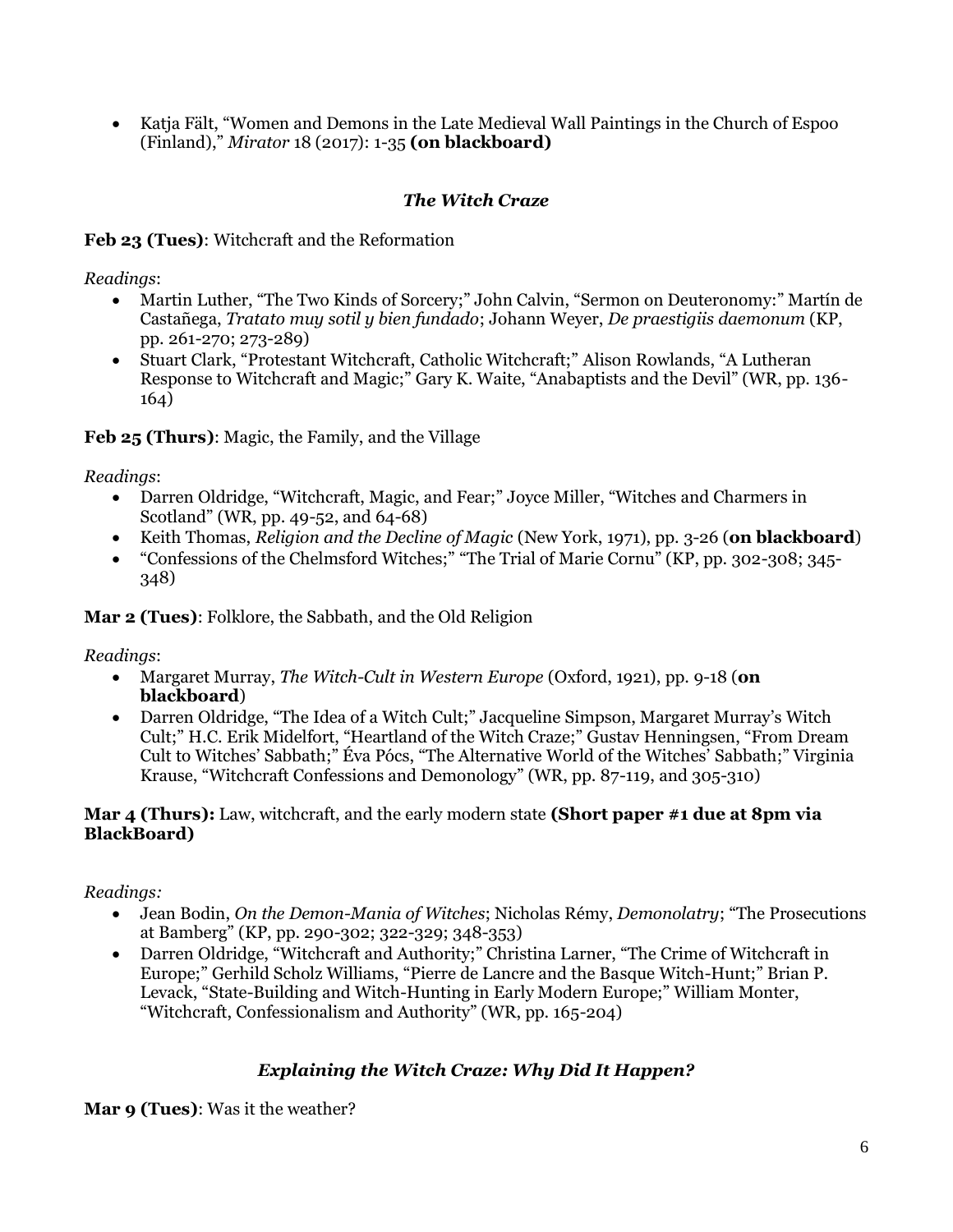*Readings*:

- Wolfgang Behringer, "Weather, Hunger, and Fear: Origins of the European Witch Hunts in Climate, Society and Mentality" (WR, pp. 74-85)
- Emily Oster, "Witchcraft, Weather and Economic Growth in Renaissance Europe," *Journal of Economic Perspectives* 18 (2004): 215-228 (**on blackboard**)

# **Mar 11 (Thurs)**: Was Witch Hunting Woman Hunting?

# *Readings:*

- Michael D. Bailey, "The Feminization of Magic and the Emerging Idea of the Female Witch in the Late Middle Ages," *[Essays in Medieval Studies](http://muse.jhu.edu/journals/%20%20essays_in_medieval_studies/v019/19.1bailey.html)* 19 (2002): 120-134 (**on blackboard**)
- Willem de Blécourt, "The Making of the Female Witch: Reflections on Witchcraft and Gender in the Early Modern Period," *Gender and History* 12 (2000) 287-309 **(on blackboard)**
- Raisa Maria Toivo, "Male Witches and Masculinity in Early Modern Finnish Witch Trials" **(on blackboard)**

# *Recommended:*

• Marko Nenonen, "Envious are All the People, Witches Watch at Every Gate: Finnish Witches and Witch Trials in the 17th Century," *Scandinavian Journal of History* 18 (1993): 77-91 (**on blackboard)**

# **Mar 16 (Tues):** Mothers and Midwives

*Readings*:

- James P. Davidson, "The Myth of the Persecuted Female Healer;" Louise Jackson, "Witches, Wives, and Mothers" (WR, pp. 257-260 and 311-323)
- Lyndal Roper, "Witchcraft and Fantasy in Early Modern Germany," *History Workshop Journal*  32 (1991):19-43 (**on blackboard**)
- Maria Tausiet, Witchcraft as Metaphor: Infanticide and its Translations in Aragon in the Sixteenth and Seventeenth Centuries," in *Languages of Witchcraft: Narrative, Ideology, and Meaning in Early Modern Culture*, ed. Stuart Clark (London, 2001), pp.179-195 (**on blackboard**)

# **Mar 18 (Thurs)**: An Age of Anxiety?

# *Readings*:

- Lyndal Roper, "Fertility," in *The Witch Craze: Terror and Fantasy in Baroque Germany* (Yale, 2006), pp. 127-159 (**on blackboard**)
- Robin Briggs, "Many Reasons Why: Witchcraft and the problem of Multiple Explanation," in *Witchcraft in Early Modern Europe: Studies in Culture and Belief*, ed. Jonathan Barry et al (Cambridge, 1996), pp. 49-63 (**on blackboard)**
- "The Trial of Suzanne Gaudry" (KP, pp. 359-367)

# **Mar 23 (Tues)**: Medicine, Anthropology, and Psychology: Ways of understanding?

# *Readings*:

• Edward Bever, "The Medical Effects of Witchcraft in Early Modern Europe;" Kathleen Sands, "The Social Meanings of Demonic Possession;" Lyndal Roper, "Oedipus and the Devil" (WR, pp. 69-73, 223-229, and 324-335)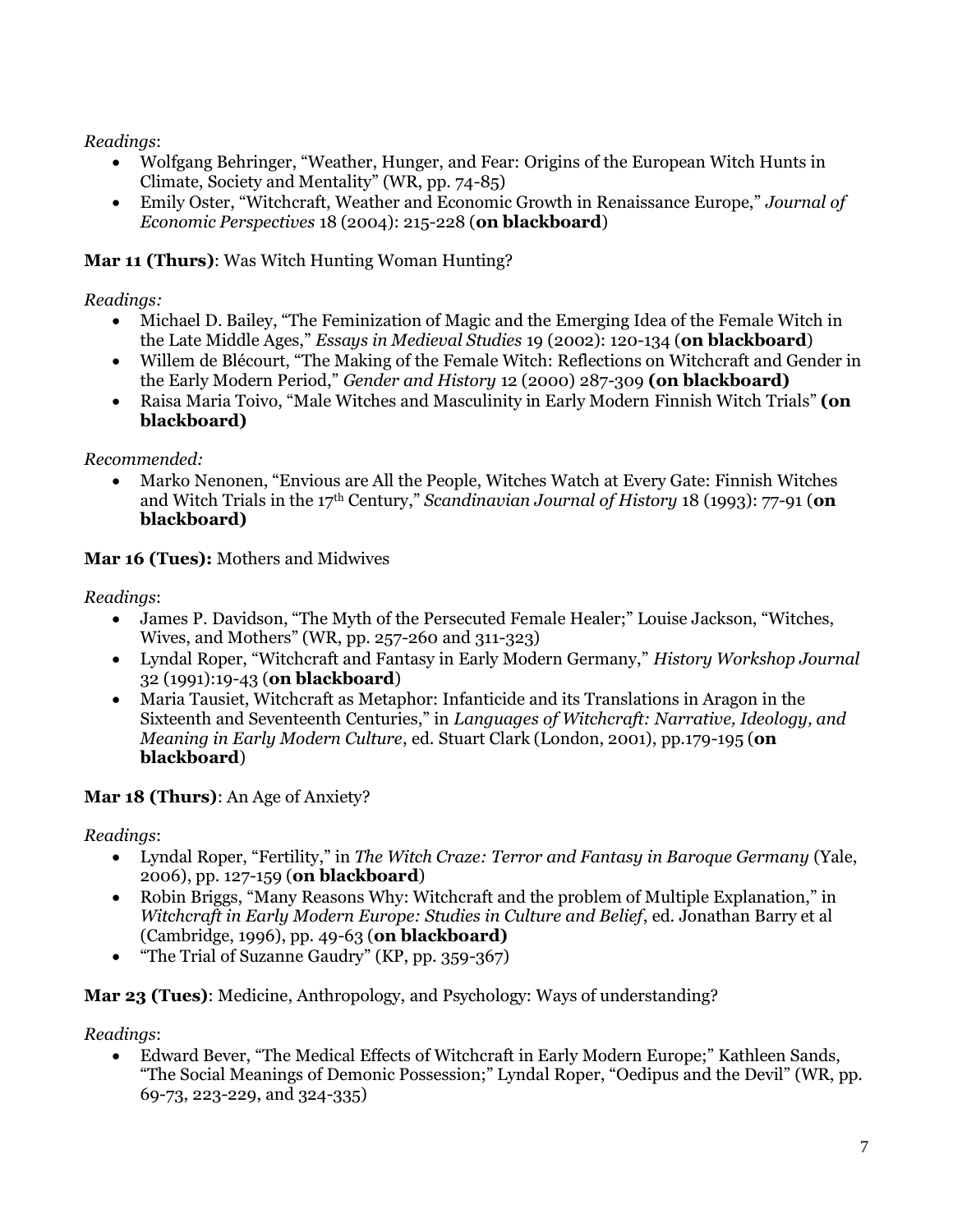- John Demos, "Underlying Themes in the Witchcraft of Seventeenth-Century New England," *American Historical Review* 75-5(1970): 1311-1326 (**on blackboard**)
- Linda R. Caporael, "Ergotism: the Satan Loosed in Salem," *Science* 192 (1976): 21-26 (**on blackboard**)
- Nicholas P. Spano, "Ergotism and the Salem Witch Panic," *Journal of the History of the Behavioral Sciences* 19 (1983): 358-369 (**on blackboard**)

## *Case Studies: Witch Hunts in Europe and the Colonies*

### **Mar 25 (Thurs)**: Case Study: Alps **(short paper #2 due at 8pm via BlackBoard)**

*Readings*: Wolfgang Behringer, *Shaman of Oberstdorf*, pp. 1-81

### **Mar 30 (Tues)**: **Study Break Day (no class)**

**Apr 1 (Thurs):** Case Study: Alps

*Readings*: Wolfgang Behringer, *Shaman of Oberstdorf*, pp. 82-159.

#### **Apr 6 (Tues)**: **no class (use the opportunity to work on your case study proposal / schedule individual meetings with me or Rhianna to discuss possibilities)**

**Apr 8 (Thurs)**: Case Study: Germany

*Readings*: Peter Morton, *The Trial of Tempel Anneke*, pp. 1-65 (and the introduction as well)

**Apr 13 (Tues)**: Case Study: Germany

*Readings*: Peter Morton, *The Trial of Tempel Anneke*, pp. 65-137.

### **Apr 15 (Thurs)**: Case Study: England (**case study proposal and annotated bibliography due at 8pm via BlackBoard)**

*Readings*: James Sharpe, *The Bewitching of Anne Gunter*, pp. 1-114.

**Apr 20 (Tues)**: Case Study: England

*Readings*: James Sharpe, *The Bewitching of Anne Gunter*, pp. 115-212. **Apr 22 (Thurs)**: Case Study: France (Film: *The Devils* (1971)

(Note – the graphic depictions of sexuality in this film and its representation of religion have been very controversial. If you anticipate that this will make you uncomfortable, please see me and we can discuss an alternate assignment)

**Apr 27 (Tues)**: Case Study: France (*The Devils* continued)

*Readings*:

- Moshe Sluhovsky, "The Devil in the Convent," *American Historical Review* 107 (2002): 1378- 1411 (**on blackboard**)
- See also: Aldous Huxley, *The Devils of Loudon* (1952)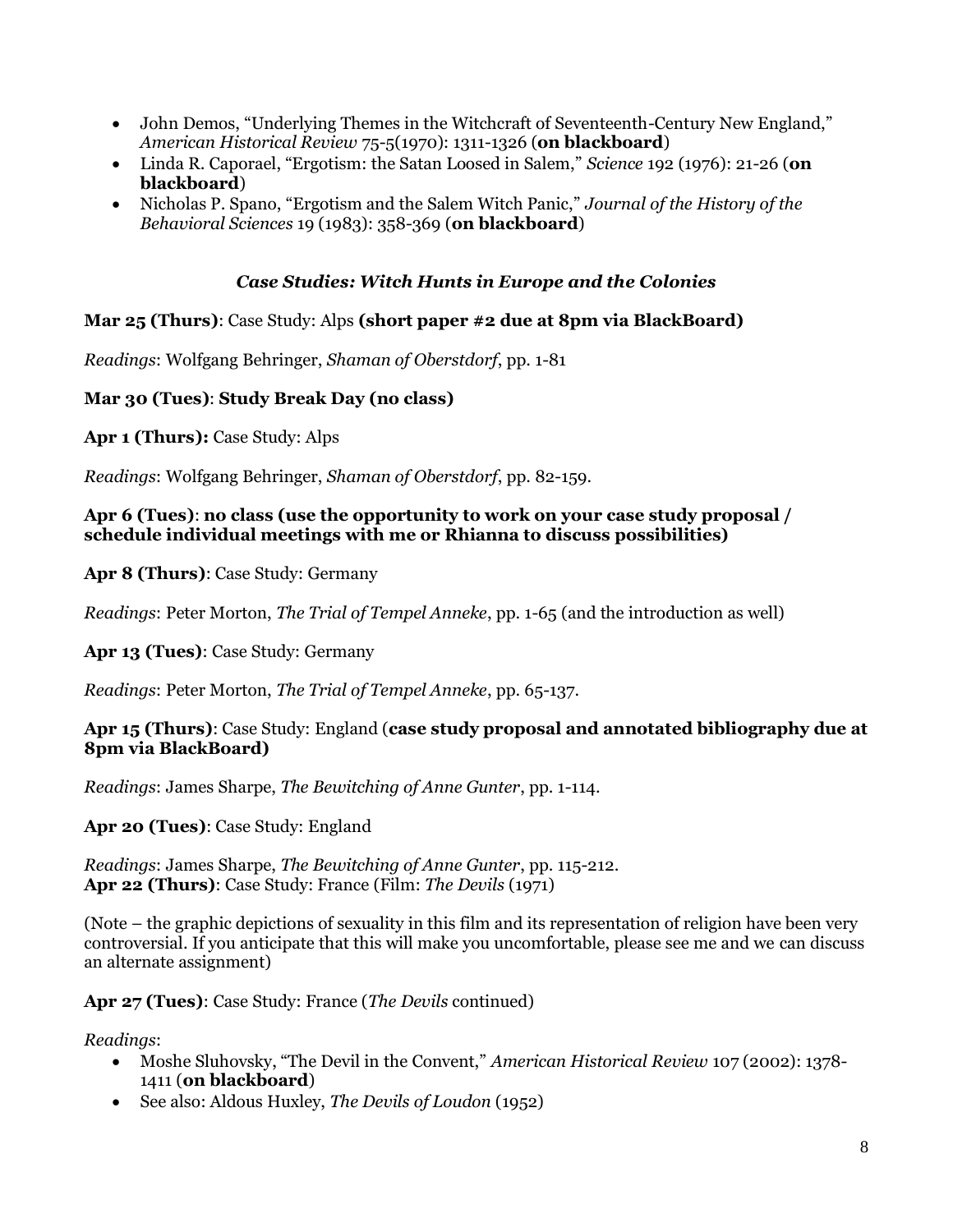### **Apr 29 (Thurs):** Case Study: Salem (Film: *The Crucible* (1996)

*Readings:* The Salem Witchcraft Papers (at<http://salem.lib.virginia.edu/texts/tei/swp>). You don't need to read through all of these, but do consider enough of them to get a sense of the progress of the trials. You might also search out the names of those mentioned in *The Crucible*)

### **May 4 (Tues)**: Case Study: Salem (*The Crucible* continued)

### *Readings*:

- David Harley, "Explaining Salem: Calvinist Psychology and the Diagnosis of Possession," *American Historical Review* 101 (1996), 307-330 (**on blackboard)**
- Elaine G. Breslaw, "Tituba's Confession: The Multicultural Dimensions of the 1692 Salem Witch-Hunt," *Ethnohistory* 44 (1997), 535-556 (**on blackboard)**
- See also: Arthur Miller, *The Crucible* (1953)

### **May 6 (Thurs)**: The End of the Craze

#### *Readings:*

- Friedrich Spee, *Cautio criminalis*; Balthasar Bekker, *The Enchanted World* (KP, pp. 425-435)
- Darren Oldridge, "The Decline of witchcraft;" Elisa Slattery, "Johann Weyer and the Devil;" Brian Levack, "The Decline of Witchcraft Persecutions;" Owen Davies, "Urbanisation and the Decline of Witchcraft: An Examination of London;" Marijke Gijswijt-Hofstra, "Witchcraft after the Witch Trials" (WR, pp. 337-340, 240-245, 341-348, 353-366, and 367-371)

#### **Case study due Tuesday, May 11, at 8pm via Blackboard.**

#### **APPENDIX: RESOURCES FOR YOUR CASE STUDY**

For the case study, you will first need to identify a specific witch trial or witch hunt or and then need to find sufficient documentation. For the former, I advise you to choose an example that is obscure enough that we haven't read about it repeatedly in class but which also engages your interest. In other words, dig deep and don't choose the first potential case that you find.

In terms of finding your evidence, it turns out that, through a quirk of local history, the University of Rochester and western New York more generally is an excellent place in which to research witchcraft. Rossell Hope Robbins (after whom the Robbins Library on the 4th floor of Rush Rhees is named) was an early scholar of witchcraft who, in 1959, published *The Encyclopedia of Witchcraft and Demonology*, an enormously successful book which has been often reprinted. Because of this legacy, the U of R and Cornell University (where he also conducted research) have extensive collections on witchcraft. I've outlined some of these below.

### **At the University of Rochester**

### **Robbins Library (4th floor, Rush Rhees):**

The Robbins Library has a wide array of printed books related to witchcraft but, perhaps more interesting, also has Rossell Robbins' own notes, photocopies, etc. from when he was writing his *Encyclopedia*. These materials are not catalogued are in some files cabinets in a back room of the Robbins Library. You'll need to ask at the desk for access (and don't get locked in that back room!). The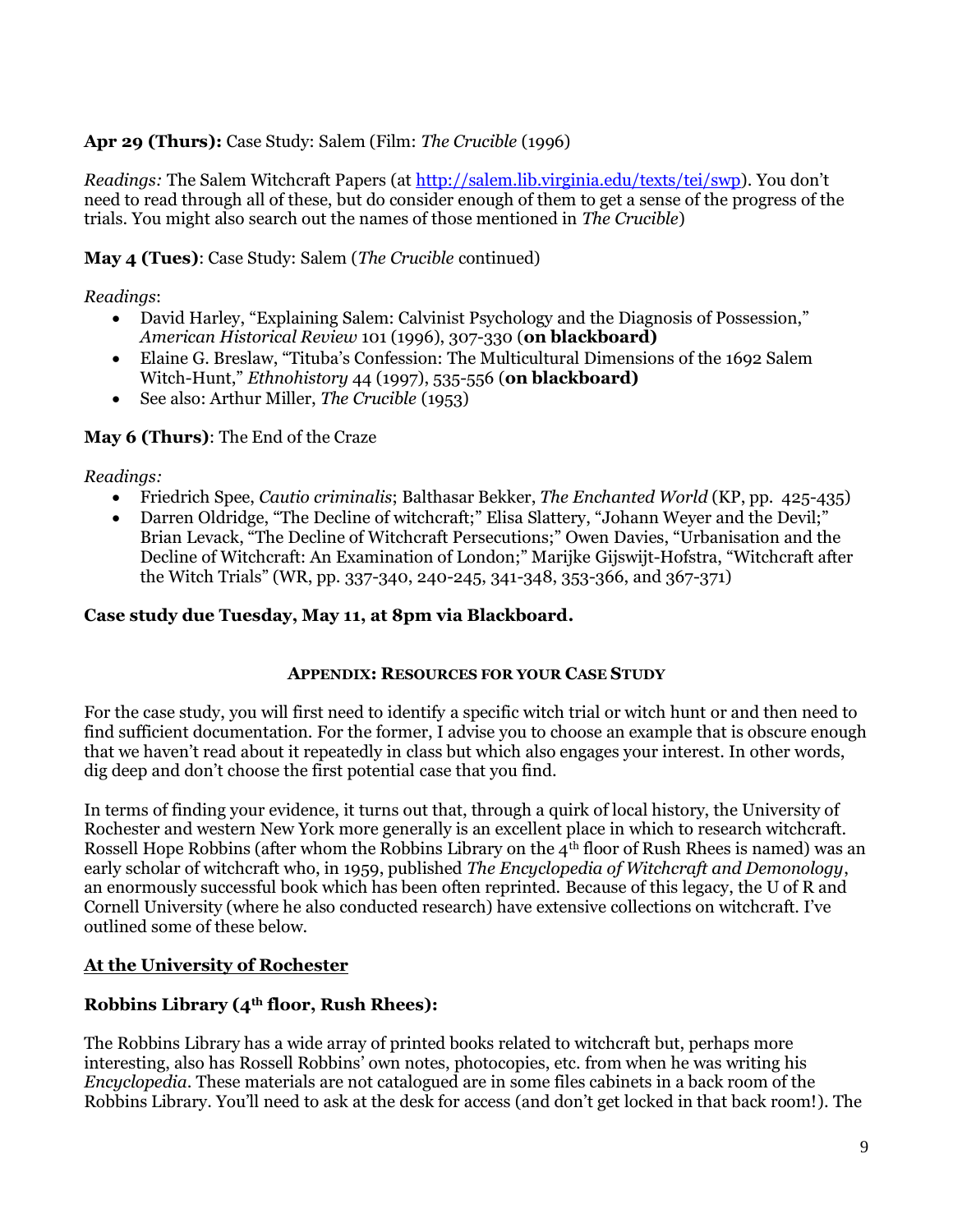file cabinets are a treasure trove (I found half a dozen interesting cases in just a few minutes) and perhaps will give you a bit of the experience of a historian in the archives.

Other materials in the Robbins include:

#### Primary Sources

Ewen, C. L'Estrange. *Witch Hunting and Witch Trials: The Indictments for Witchcraft from the Records of 1373 Assizes Held for the Home Circuit A.D. 1559-1736*. London, 1929.

Kyteler, Alice, Richard de Ledrede, and Thomas Wright. *A Contemporary Narrative of the Proceedings against Dame Alice Kyteler, Prosecuted for Sorcery in 1324, by Richard De Ledrede, Bishop of Ossory*. London, 1843.

Lea, Henry C, and Arthur C. Howland. *Materials Toward a History of Witchcraft*. 3 vols. Philadelphia, 1939.

Mackay, Christopher. *The Hammer of Witches: a Complete Translation of the Malleus Maleficarum*. Cambridge, 2009.

Sharpe, James, and Richard Golden, eds. *English Witchcraft 1560-1736*. 6 vols. London, 2003.

Secondary Sources

Ankarloo, Bengt and Stuart Clark, eds. *Witchcraft and Magic in Europe*. 6 vols.

Briggs, Robin. *Witches and Neighbors: The Social and Cultural Context of European Witchcraft*. New York, 1996.

Duni, Matteo. *Under the Devil's Spell: Witches, Sorcerers, and the Inquisition in Renaissance Italy*. Syracuse, 2007.

Ewen, C. L'Estrange. *Witchcraft and Demonianism: a Concise Account Derived from Sworn Depositions and Confessions Obtained in the Courts of England and Wales*. London, 1933.

Gibson, Marion. *Reading Witchcraft: Stories of Early English Witches*. London, 1999.

-. *Early Modern Witches: Witchcraft Cases in Contemporary Writing*. London, 2000.

Levack, Brian P. *Articles on Witchcraft, Magic, and Demonology*. 12 vols. New York, 1992.

Macdonald, Stuart. *The Witches of Fife: Witch-hunting in a Scottish Shire, 1560-1710*. East Linton, Scotland, 2002.

Midelfort, H. C. Erik. *Witch Hunting in Southwestern Germany 1562-1684: The Social and Intellectual Foundations*. Stanford, 1972.

Russell, Jeffrey Burton. *Witchcraft in the Middle Ages*. Ithaca, 1972.

Scholz Williams, Gerhild. *Defining Dominion: The Discourses of Magic and Witchcraft in Early Modern France and Germany*. Ann Arbor, 1995.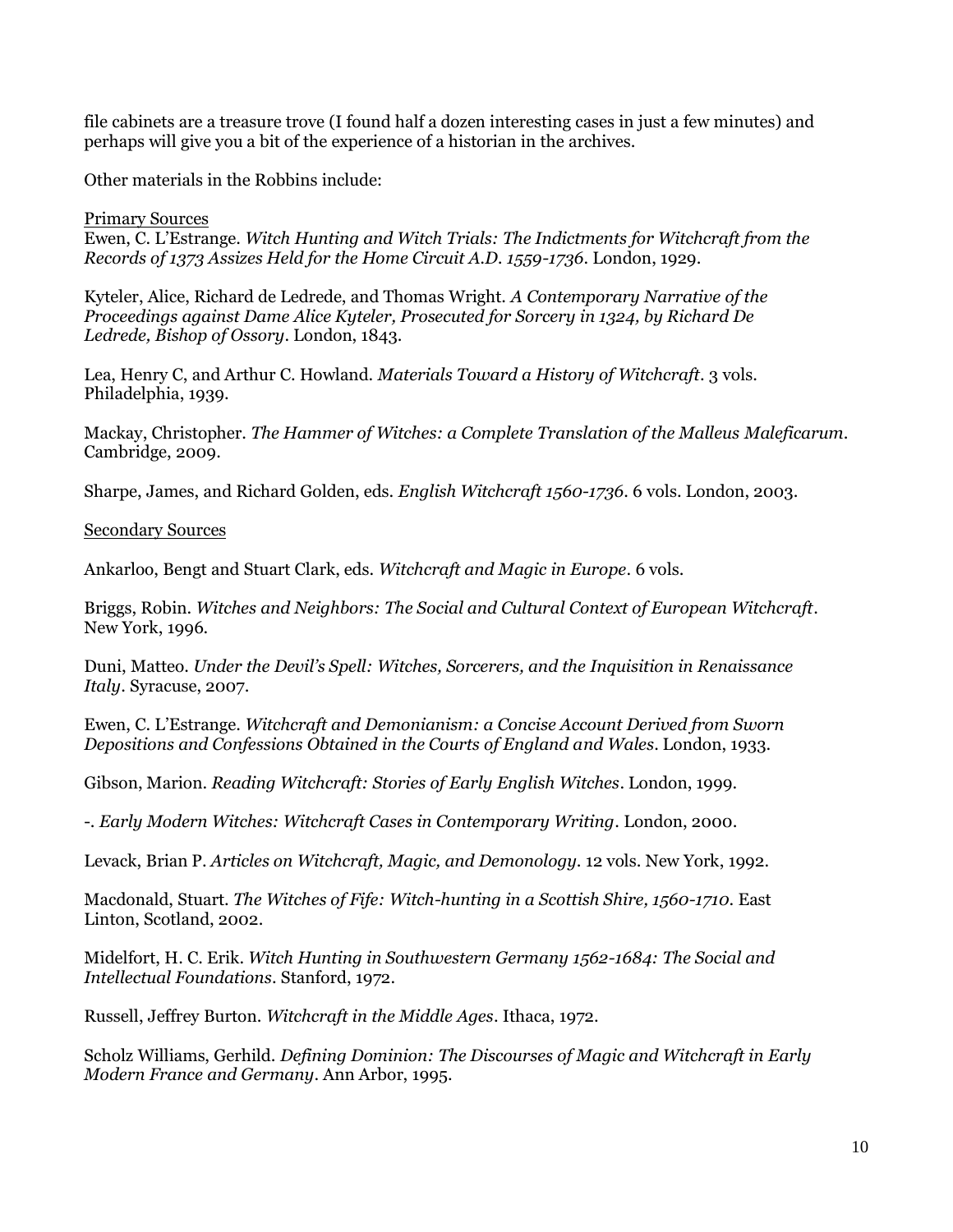Sharpe, Charles. *A Historical Account of the Belief in Witchcraft in Scotland*. New York, 1972.

Summers, Montague. *The Geography of Witchcraft*. London: Routledge and Keagan Paul, 1978.

---. *The History of Witchcraft and Demonology*. New York: University Books, 1956.

### Reference

Bailey, Michael D. *Historical Dictionary of Witchcraft*. Lanham, Maryland: Scarecrow, 2003.

Kors, Alan Charles and Edward Peters, eds. *Witchcraft in Europe 400-1700: a Documentary History*. Philadelphia: U of Pennsylvania P, 2001.

Levack, Brian P. *The Witchcraft Sourcebook*. London: Routledge, 2004.

Robbins, Rossell Hope. *The Encyclopedia of Witchcraft and Demonology*. New York, 1981.

### **Rush Rhees, general stacks:**

There are quite literally hundreds of books related to witchcraft in the general stacks. There's a particular hot zone on Level G100, around call number BF1500, but many others scattered about.

### **Rare Books and Special Collections (2nd floor, Rush Rhees):**

There are not quite so many items here, but there are some potentially interesting treatises concerning witchcraft that were published in England in the 17<sup>th</sup> and early 18<sup>th</sup> century. This is an excellent opportunity to get hands-on experience with unusual historical materials. A small sampling of what's available includes:

Boulton, Richard, *The possibility and reality of magick, sorcery, and witchcraft, demostrated, or, A vindication of a compleat history of magick, sorcery, and witcraft : in answer to Dr. Hutchinson's Historical essay, now Bishop of Down and Connor, in the Kingdom of Ireland, in two parts* (London, 1722)

Glanvill, Joseph, *Saducismus triumphatus: or, Full and plain evidence concerning witches and apparitions; in two parts. The first treating of their possibility. The second of their real existence* (London, 1681) (also a 1689 copy, perhaps worthy of comparison)

Hutchinson, Francis, *An historical essay concerning witchcraft. With observations upon matters of fact; tending to clear the texts of the sacred Scriptures, and confute the vulgar errors about that point. And also two sermons: one in proof of the Christian religion; the other concerning the good and evil Angels* (London, 1718)

Perkins, William, *A discourse of the damned art of witchcraft* (Cambridge, 1610)

### **Nearby (relatively speaking)**

### **Cornell University Library Rare and Manuscript Collections:**

Cornell has an impressive collection on witchcraft-related subjects, including originals of some of the works we'll be reading in this class as well as a number of trial transcripts. They also have many